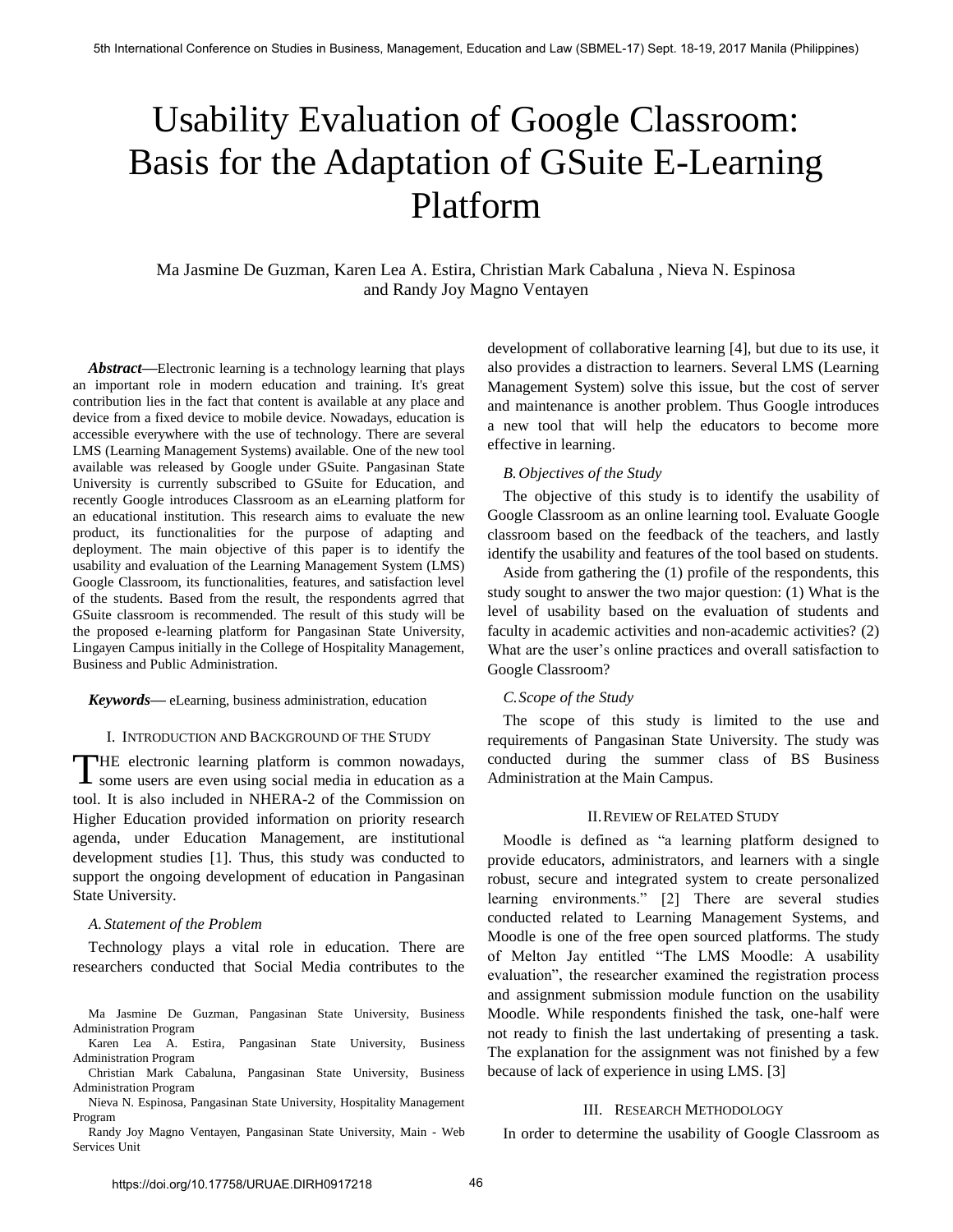an eLearning platform. The tool should be tested first. The researchers proposed to test Google Classroom as an eLearning tool during the Summer of 2017 of Pangasinan State University. A letter addressed to the College Dean were secured for the approval. Where three classes are proposed to use the eLearning Platform for assessment.

During the class, the students will be asked to sign up for Google account or use the existing account. The class code will be given to the student to enter the online classroom. While the faculty will upload all the required instructional material for the subject and will conduct academic and nonacademic related activities. After the testing, a self-made questionnaire will be used to determine the usability based on the perception of students.

# *A. Sources of Data*

Initially, the respondents should be come from 3 classes, while one faculty failed to apply Google Classroom in the class, 2 classes was the source of data for this study. The BSBA students of Pangasinan State University enrolled in the summer class of 2017 with the subject Economics with LRT and Basic Finance was the respondents of this study.

# *B.Data Processing*

Instead of floating the questionnaire to the students using paper, google forms were used as a mode of answering the questionnaire. The result generated from the google forms will be used to interpret the data. The CSV format data was exported for pivot analysis using google sheets. Likert Rating Scale was used to determine the usefulness of Google Classroom.

| TABLE I:                   |
|----------------------------|
| <b>LIKERT RATING SCALE</b> |

| Scale | Range         | Interpretation              |
|-------|---------------|-----------------------------|
| 5     | $4.21 - 5.00$ | <b>Extremely Useful</b>     |
|       | $3.21 - 4.20$ | Useful                      |
| 3     | $2.61 - 3.40$ | Neutral                     |
|       | $1.81 - 2.60$ | Not Useful                  |
|       | $1.00 - 1.80$ | <b>Extremely Not Useful</b> |
|       |               |                             |

#### IV. RESULTS

The results of the study are based on the respondents from the two classes during summer 2017. Students enrolled in Economics with LRT and Basic Finance was the respondents of this study with a total number of 59 students.

#### *A.Profile of the Respondents*

From the total of 59 respondents, 50.8% are female with a total number of 30 while 49.2% are male students. The majority of the respondents with 30.5% are from Lingayen, followed by 25.4% from Binmaley, while the rest are from the

other part of Pangasinan. Most of the respondents are Regular students or Blocked Section with a count of 36 or 61%. The majority of the respondents are BSBA Students while there is a sole BSHM student from the total respondents.

#### *B.Usefulness of Google Classroom*

Based on the total number of respondents, Most of the respondents agreed that Google Classroom is extremely useful in Assignments and Collaborative Learning with a weighted mean of 4.31 and 4.24 respectively. Additionally, Examination and Discussion got 59.3% and 52,5% respectively from the total respondents agreed that it is extremely useful. While Peer tutoring and the individual project were rated 3.86 and 3.95 by the total respondents as shown in Table 2. The total weighted mean for Academic Related Activities is 4.10 as Useful.

| TABLE 2:<br><b>ACADEMIC RELATED ACTIVITIES</b> |      |              |                         |  |  |
|------------------------------------------------|------|--------------|-------------------------|--|--|
|                                                |      |              |                         |  |  |
| Activity                                       | WM   | Percentage   | Interpretation          |  |  |
| Discussion                                     | 4.19 | $5 = 52.5%$  | Useful                  |  |  |
| <b>Ouizzes</b>                                 | 4.05 | $5 = 49.2\%$ | Useful                  |  |  |
| Assignment                                     | 4.31 | $5 = 59.3\%$ | <b>Extremely Useful</b> |  |  |
| Collaborative                                  | 4.24 | $5 = 50.8\%$ | <b>Extremely Useful</b> |  |  |
| Learning                                       |      |              |                         |  |  |
| Peer Tutoring                                  | 3.86 | $4 = 39.0\%$ | Useful                  |  |  |
| <b>Individual Project</b>                      | 3.95 | $5 = 37.3%$  | Useful                  |  |  |
| Group Project                                  | 4.07 | $5 = 42.4\%$ | Useful                  |  |  |
| Examination                                    | 4.17 | $5 = 59.3\%$ | Useful                  |  |  |
| TABLE 3:                                       |      |              |                         |  |  |

| 1700 J.<br>NON-ACADEMIC RELATED ACTIVITIES |      |              |                         |  |  |
|--------------------------------------------|------|--------------|-------------------------|--|--|
| Activity                                   | WМ   | Percentage   | Interpretation          |  |  |
| Announcements7                             | 4.39 | $5 = 69.5\%$ | <b>Extremely Useful</b> |  |  |
| Posting of<br>Results/Grades               | 4.32 | $5 = 66.1\%$ | <b>Extremely Useful</b> |  |  |

On the non-academic related activities, 69.5% and 66.1% agreed that Announcements and Posting of Results of Grades find it extremely useful with a weighted mean of 4.39 and 4.32. While overall weighted mean for the academic and nonacademic activities is 4.15 with an interpretation of Useful.

#### *C.Internet User's Usage and Overall Satisfaction*

The students were asked on the number of years they are using the internet, Majority of the respondents with 44.1% used the internet for more than 5 years, followed by 3 to 5 years with 28.8%, and 1 to 3 years with 20.3%, the remaining percentage of 6.8% is using the internet for less than a year. The respondents were also asking on how many hours a day they spend online, the majority answered 1 to 3 hours a day with 37.3% of the total respondents.